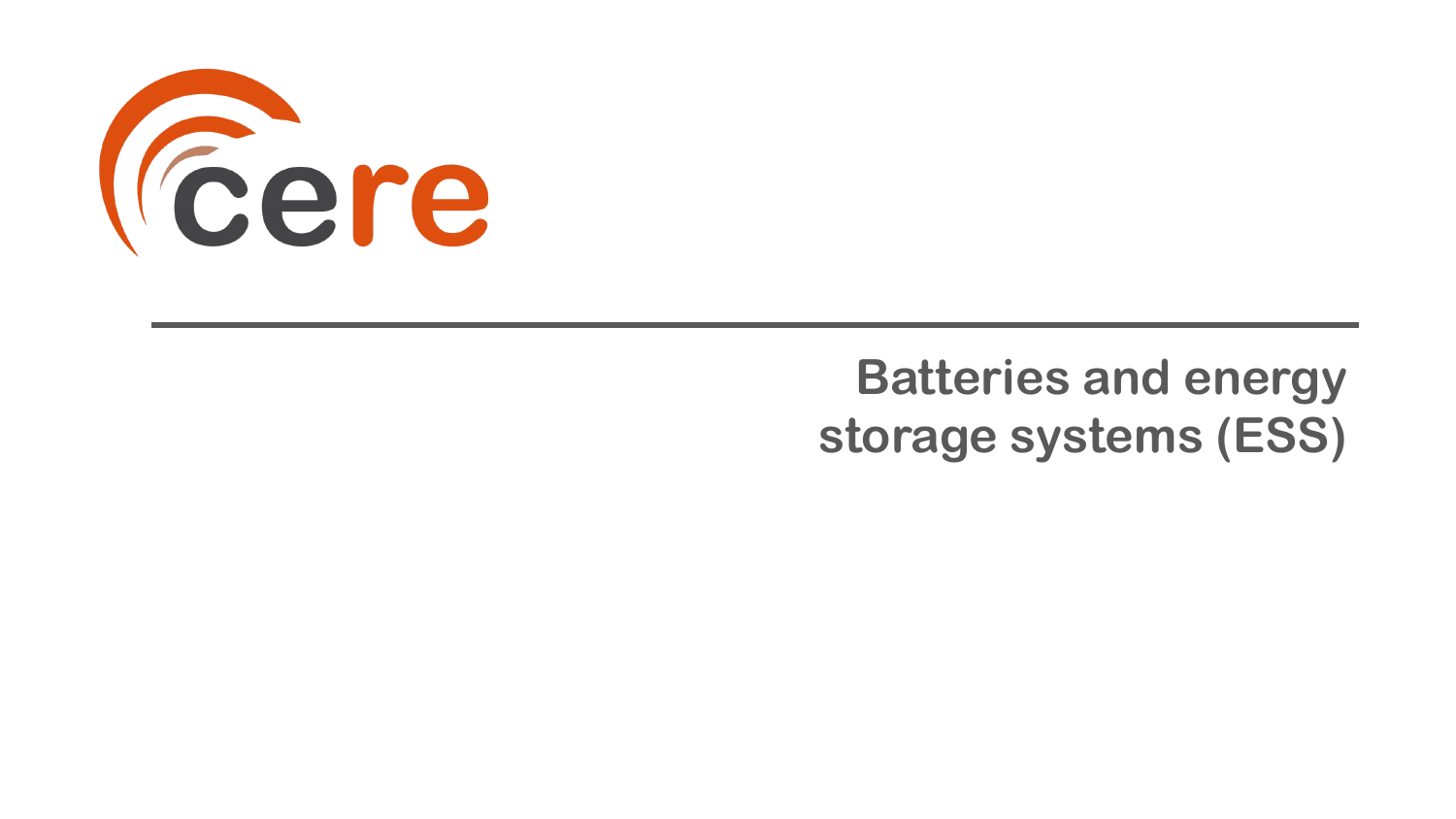

### **Who we are**



**CERE was originally set up as a Certification Entity for Renewable Energies.**

**CERE was created to be the access key on the target countries for Renewable Energies, where certification of components, full installations certificates, modeling and software validation of renewable Power Plants, were required.**

**The company is accredited as Testing Laboratory and Certification Body.**

**Our services include Testing and Certification according Safety, EMC, Grid Quality, grid connection requirements, design certification and complete installations Certificates, complementary simulations, modelling validation, electromagnetic transient analysis.**

**This full process includes Inspection, Testing and Certification of Components such as PV modules, Wind and PV converters, trackers, transformers, string boxes, combiner boxes, etc., and the Certification for full Power Plants according particular country, DSO or TSO requirements and / or According Client Requests**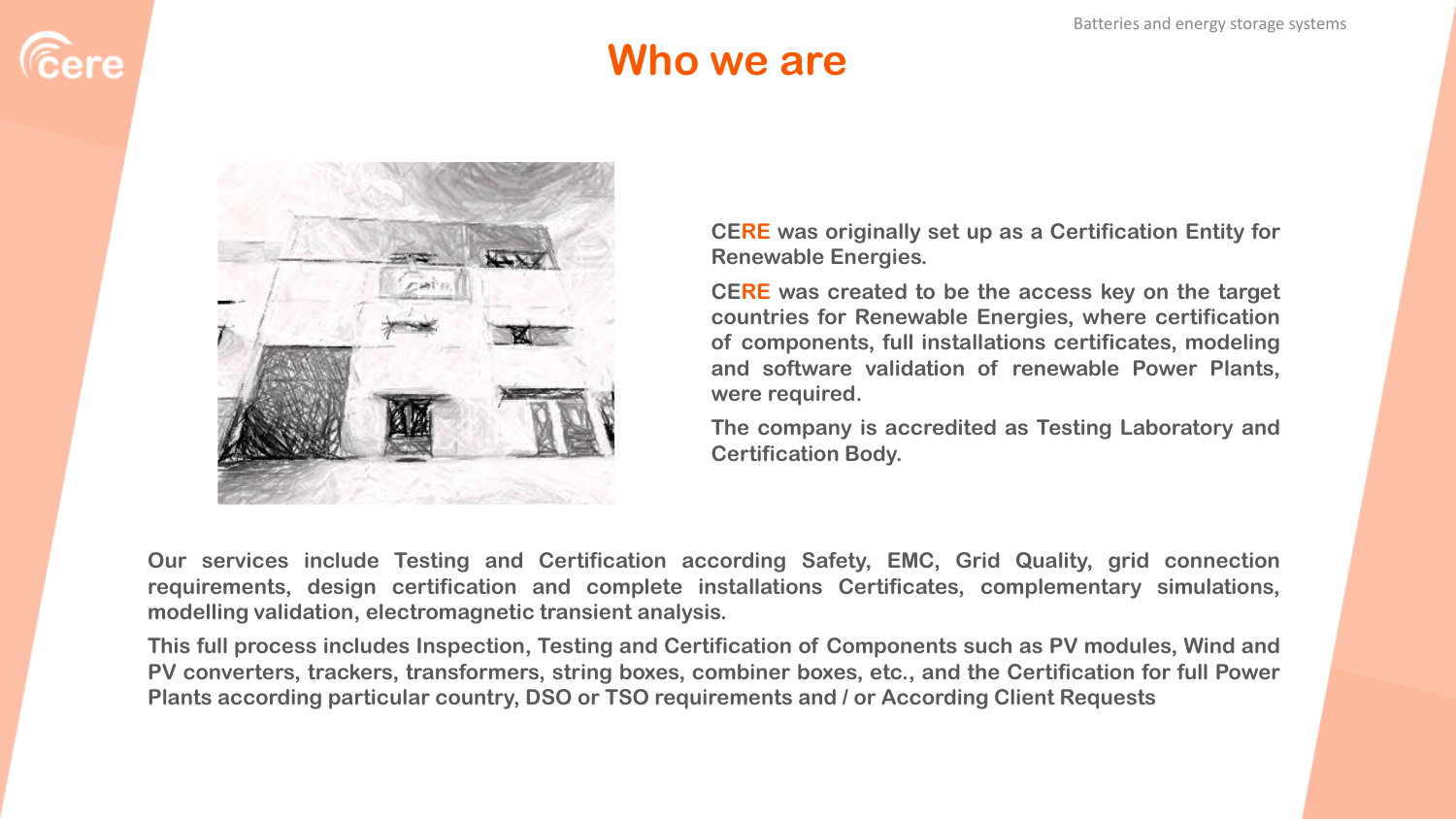### **CERE Profile**

**The Company is managed by Miguel Martínez. Its team has a large experience in Certification for more than 10 years, including renewable energy's components and installations for worldwide grid integration, design, safety, EMC and grid quality, among others.**

**During the last 6 years CERE has grown exponentially, diversifying its services until the actual company structure:**

- **Certification** • **Converters**
- **Grid Code & safety**
- **Simulation**
- **Trackers**
- **Batteries**
- **EMC**

*Cere* 

- **Electrical Vehicle Charger**
- **Transformers**
- **Medical devices**
- **Electric and Electronic devices**
- **Quality System certification**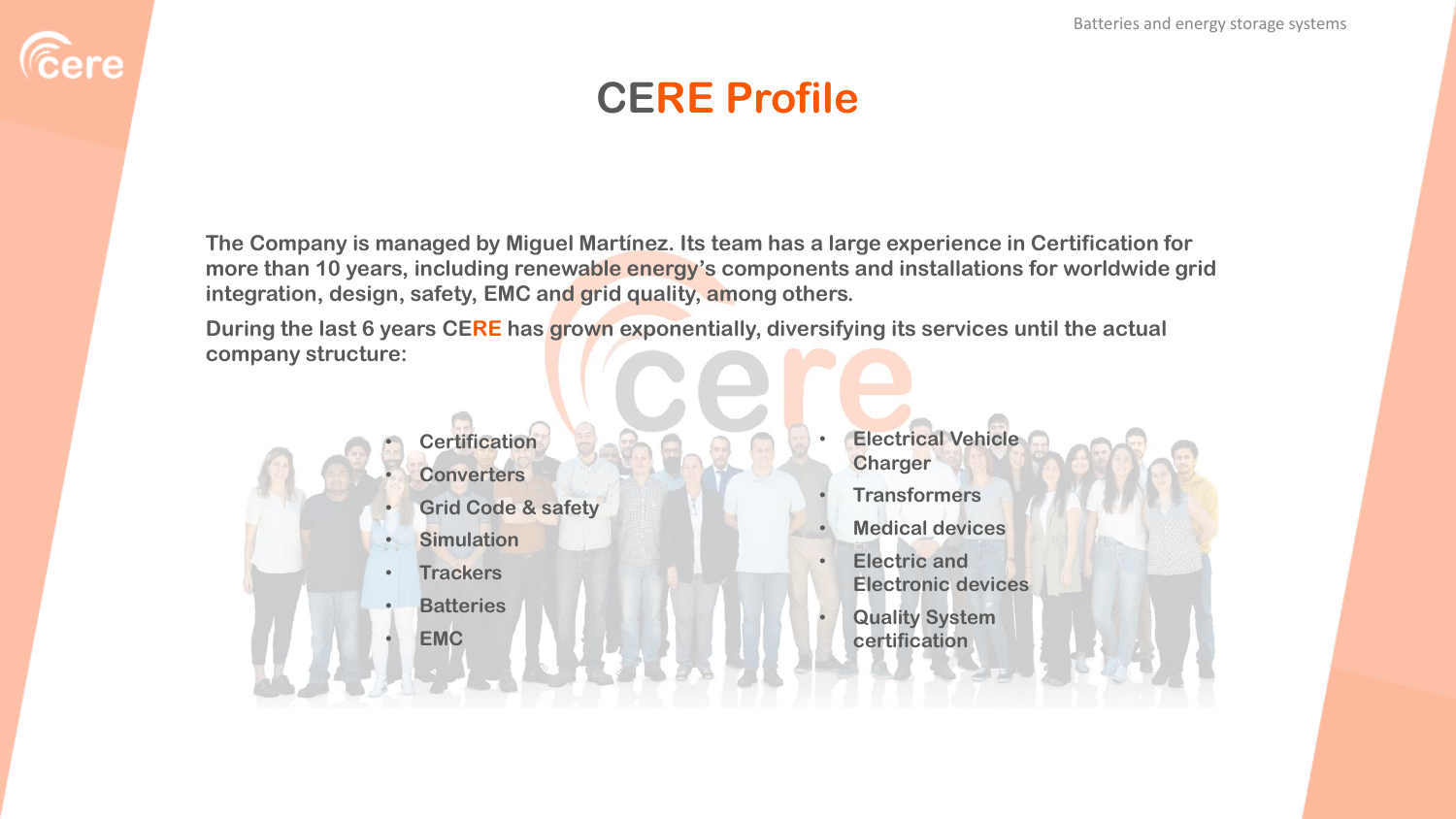### **CERE Capabilities**

**CERE's Facilities in Getafe, Madrid, Spain has the following installations:**

- **Test site up to 500kVA for all kind of converters and Battery testing**
- **Test site up to 250kVA for all kind of converters including frequency variators up to 400Hz**
- **Test site up to 100kVA for DC-AC converters**
- **Test site up to 50kVA for all kind of converters and Battery testing. The source can act as DC source and AC source and electronic loads**
- **Test site up to 10kVA for single phase and three phase converters**
- **Passive loads up to 100kVA**
- **Electronic loads for Anti-islanding up to 500kVA**
- **EMC Chamber and EMC laboratory**
- **Safety laboratory**

**Eere** 

• **Simulation laboratory including Power Factory, PSSE and MATLAB**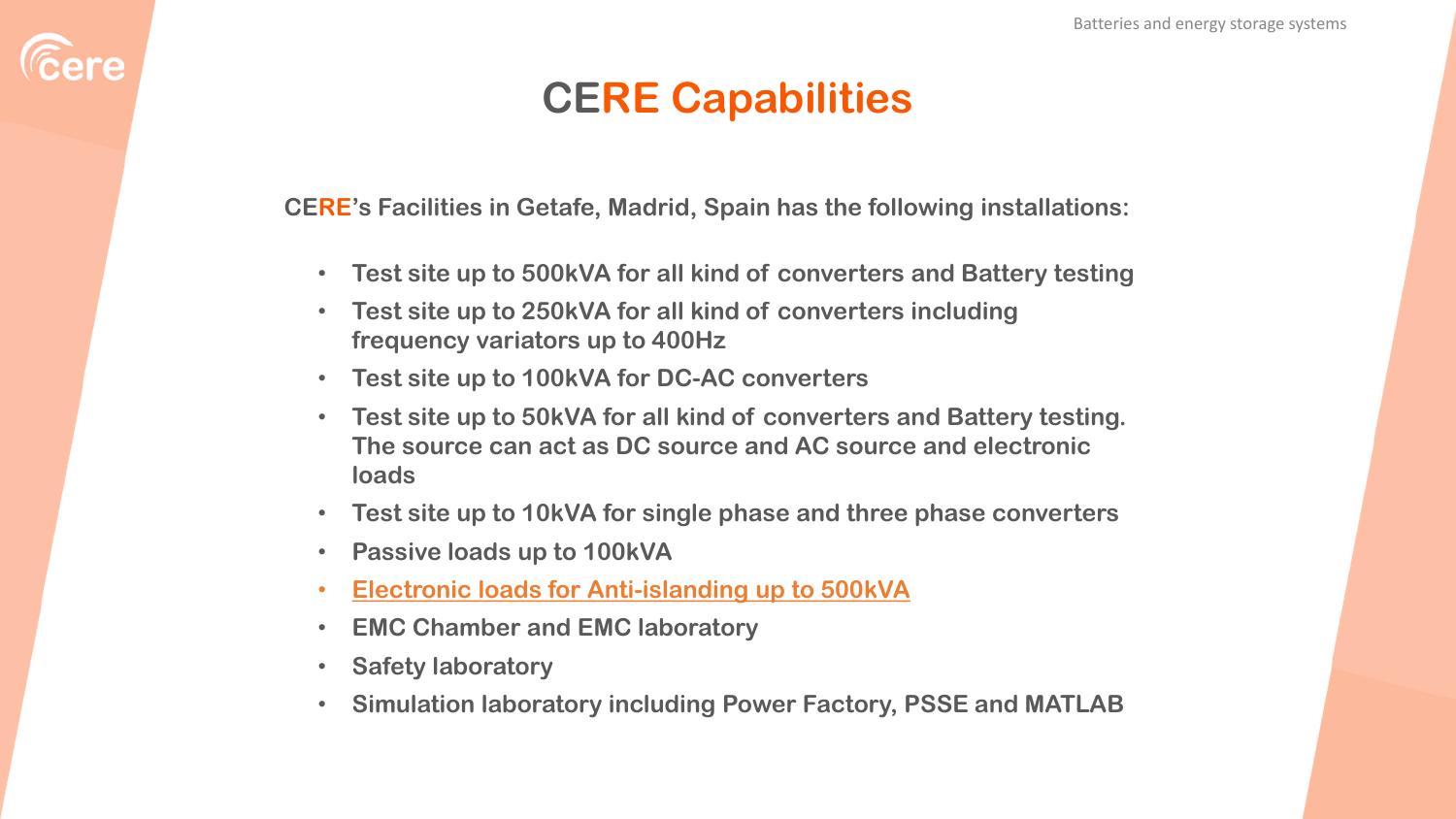

## **What's CERE Batteries?**



**CERE Batteries is a department created to cover the demand of services for batteries and storage systems inside of CERE (Certification Entity for Renewable Energies)**

**CERE Batteries was created to provide support and trust at any stage of certification and testing of batteries and storage systems** 

**Our services include Testing and Certification according Safety standards. This process includes testing, certification and verification of batteries and storage systems and their components.**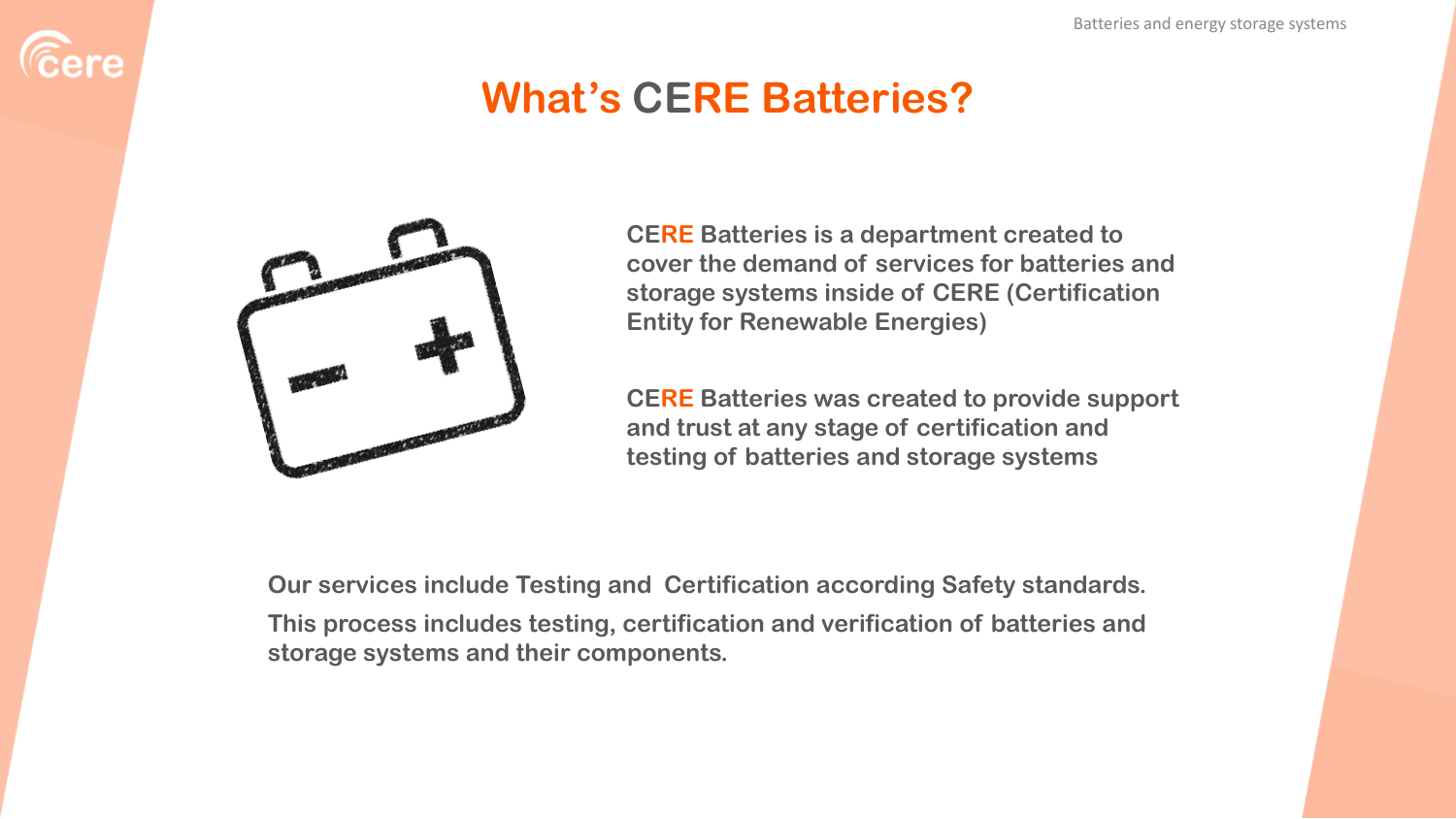### **CERE's Accreditations**

- **CERE is accredited by ENAC and a2La (IAF/ILAC members) as Certification Body According ISO 17065 and Testing Laboratory according ISO 17025 for Power Generating Units. This fact ensures a deep knowledge in international requirements for components and Renewable Energies Power Plants.**
- **CERE is also CBTL and NCB for the IEC Scheme.**
- **MET approval for the North American market**
- **Sunspec approval**

**Eere** 

- **SII approval for Israel**
- **RETIE approved certification body for PV inverters (Colombia)**
- **Corean Approval**

**CERE's Accreditation can be checked in:** <http://www.cerecertification.com/accreditations>













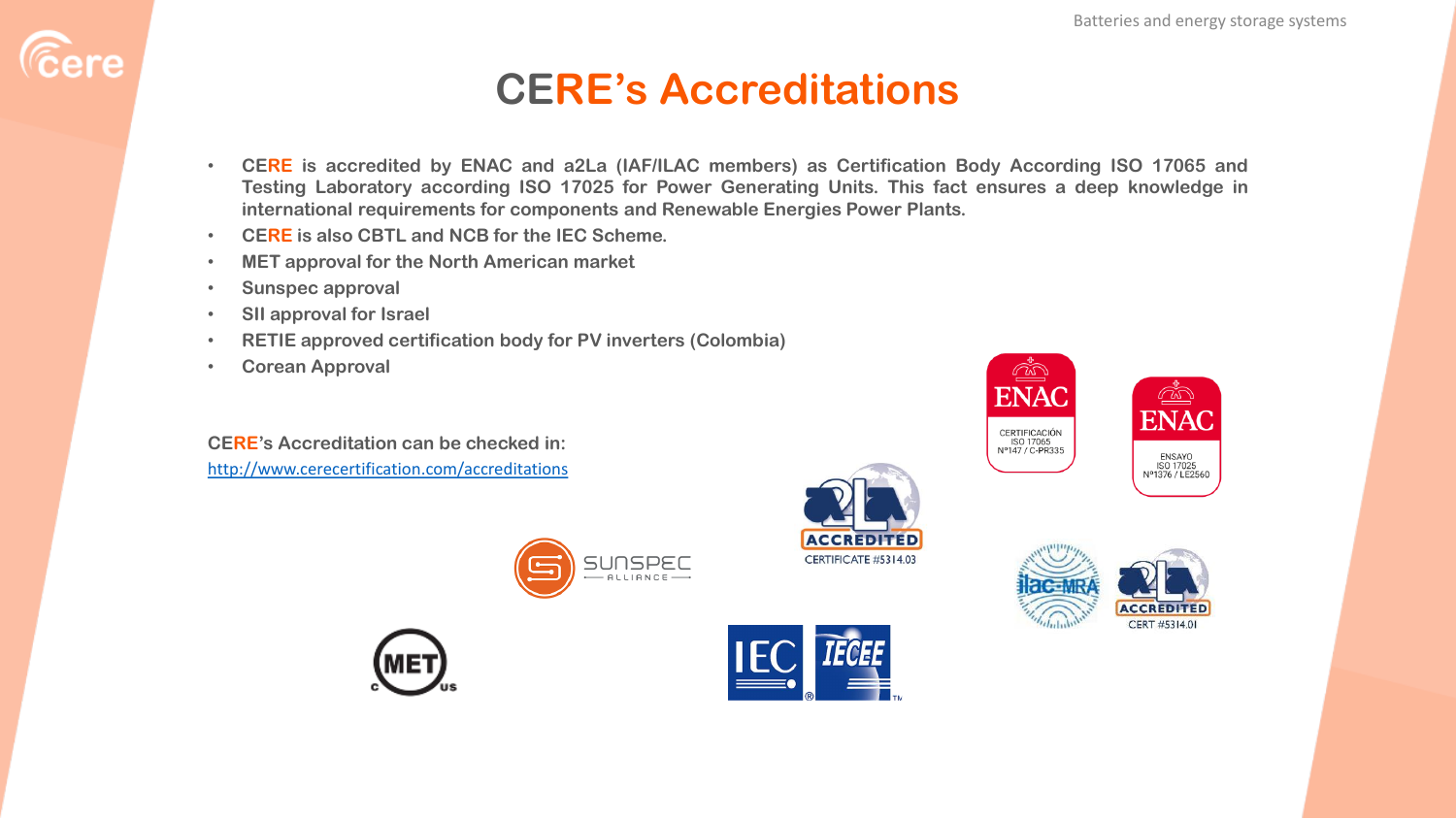### **Applicable Standards**

**Eere** 

**CERE is accredited as Certification Body and Testing Laboratory for batteries and storage systems according the following standards:**

#### **Safety Standards for UL Market**

**Standard UL 9540:2020: Energy Storage Systems and Equipment**

**Standard UL 9540A:2019: Test Method for Evaluating Thermal Runaway Fire Propagation in Battery Energy Storage Systems**

**Standard NEMA 250:2014: Enclosures for Electrical Equipment (1000 Volts Maximum)**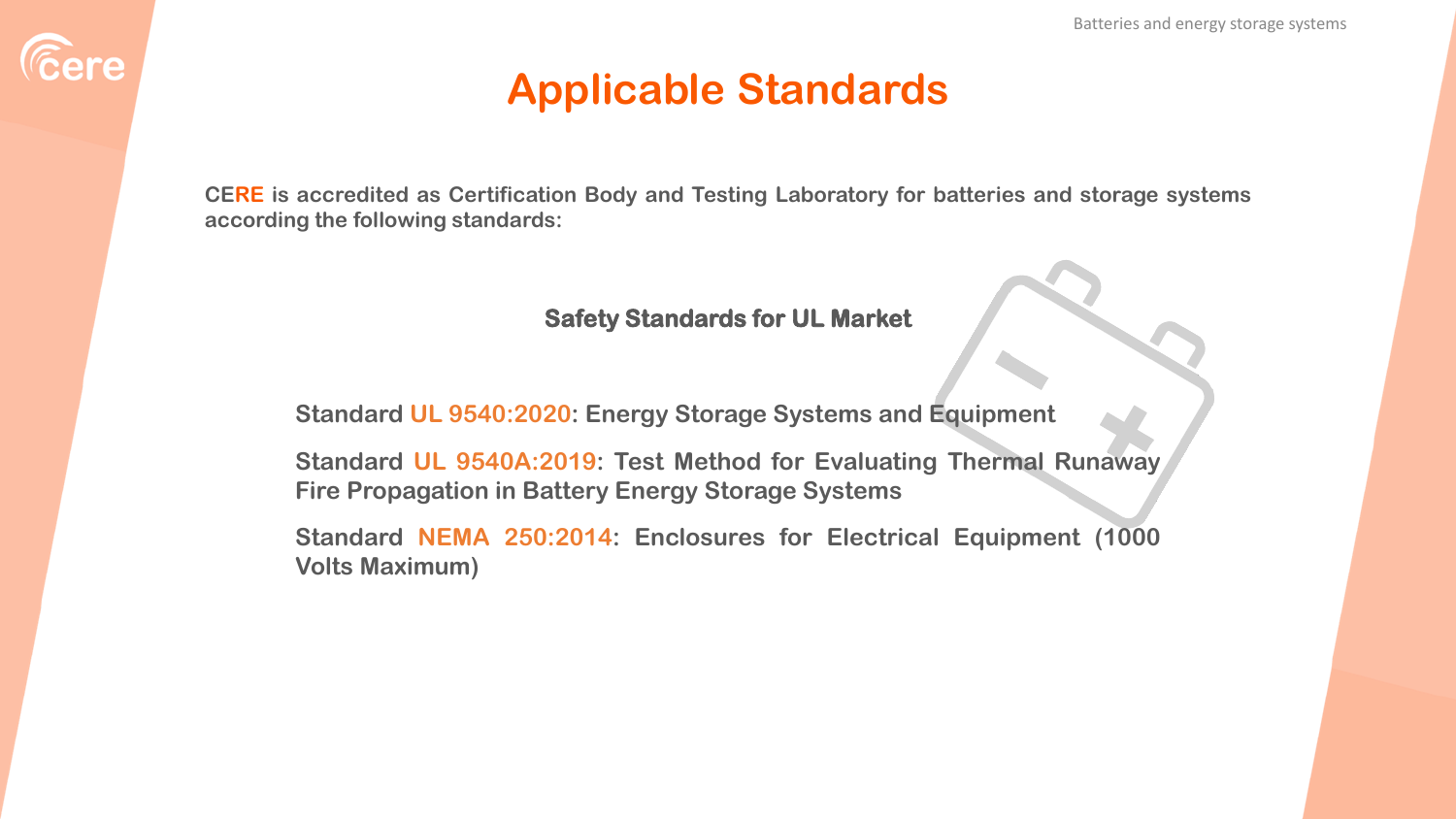### **Applicable Standards**

**Eere** 

**CERE is accredited as Certification Body and Testing Laboratory for batteries and storage systems according the following standards:**

**Safety Standards for International Market** 

**Standard IEC 62933-2-1:2017: Electrical energy storage (EES) systems - Part 2-1: Unit parameters and testing methods - General specification**

**Standard IEC 62399-5-1:2017: Electrical energy storage (EES) systems - Part 5-1: Safety considerations for grid-integrated EES systems - General specification**

**Standard IEC 62399-5-2:2020: Electrical energy storage (EES) systems - Part 5-2: Safety requirements for grid-integrated EES systems - Electrochemical-based systems**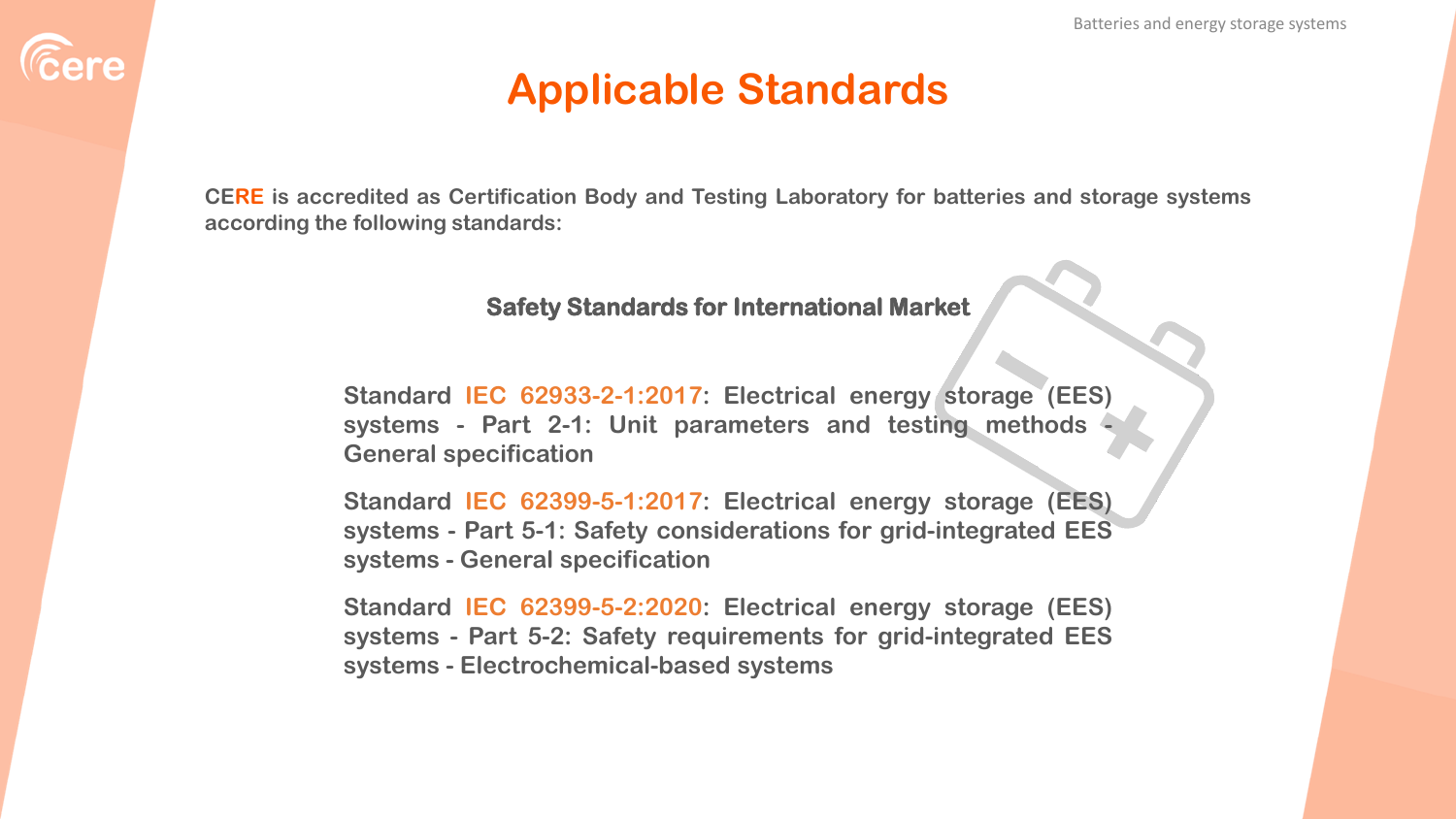### **Applicable Standards**

**CERE Batteries and ESS has a wide expertise in the field of testing.**

**Some of the most important projects carried out recently are located in Spain.**



*<u>Cere</u>* 

**The offered testing includes\*:**

- ✓ **Bonding Conductor Test (Earth current test)**
- ✓ **Spacings and Insulation resistance test**
- ✓ **Mechanical Assembly**
- ✓ **Temperature (Heating) Test**
- ✓ **Dielectric voltage withstand and Impulse test**
- ✓ **EMC tests (Immunity and emissions)**

**(\* among other test required in the certificates)**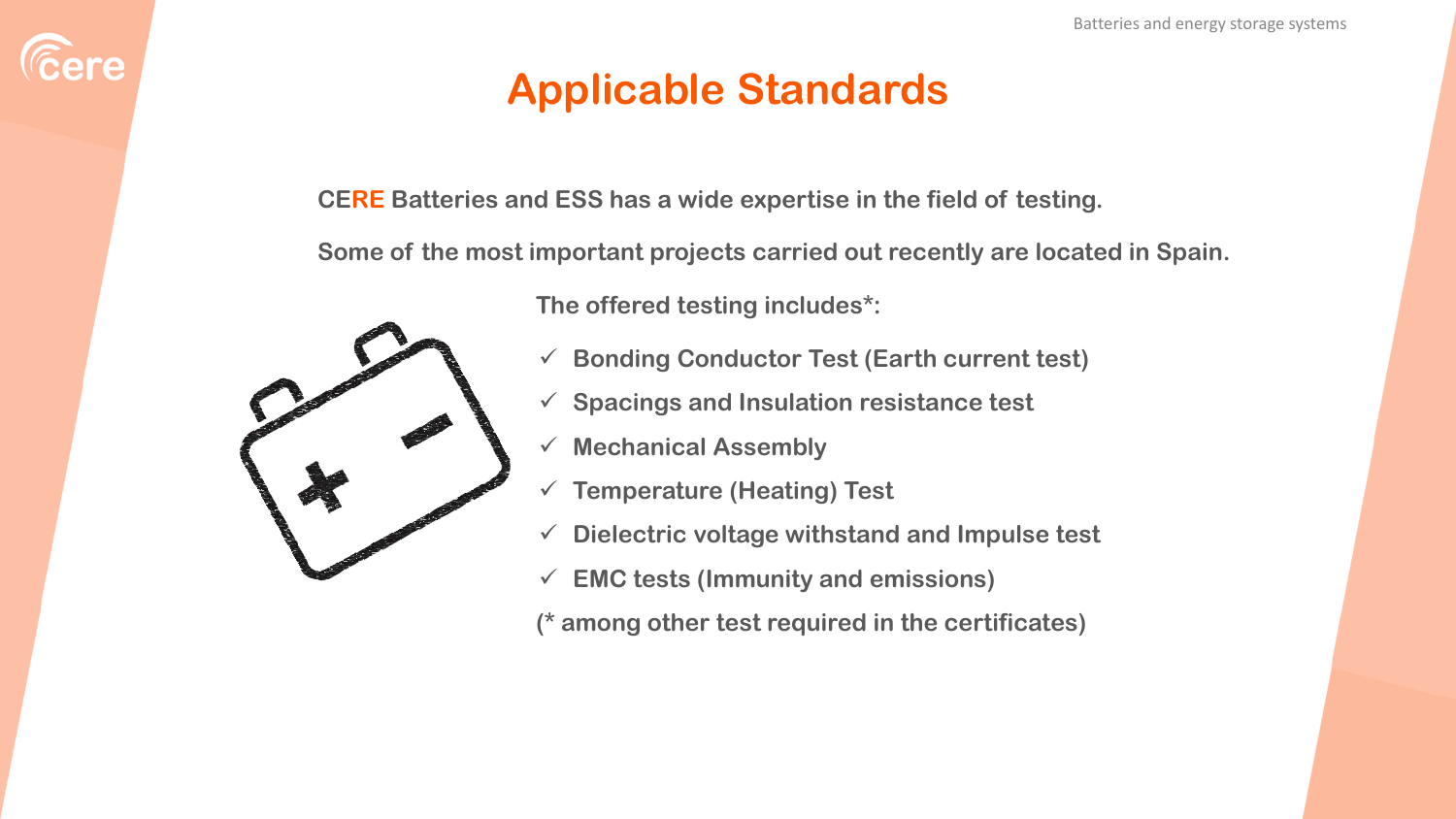### **CERE Batteries**

#### **ESS testing requirements**

- ✓ **Temperature test (normal operation)**
- ✓ **Salt mist test**

**Eere** 

- ✓ **Vibration test**
- ✓ **Thermal runaway**
- ✓ **Communication loss tests**
- ✓ **Short-circuit protection**
- ✓ **Overcharge**
- ✓ **Enclosure impact (including IK)**
- ✓ **IP and NEMA tests**
- ✓ **Corrosion tests**
- ✓ **Nominal Energy capacity and Efficiency**
- ✓ **Sound level (Noise)**
- ✓ **Lifting test**
- ✓ **etc**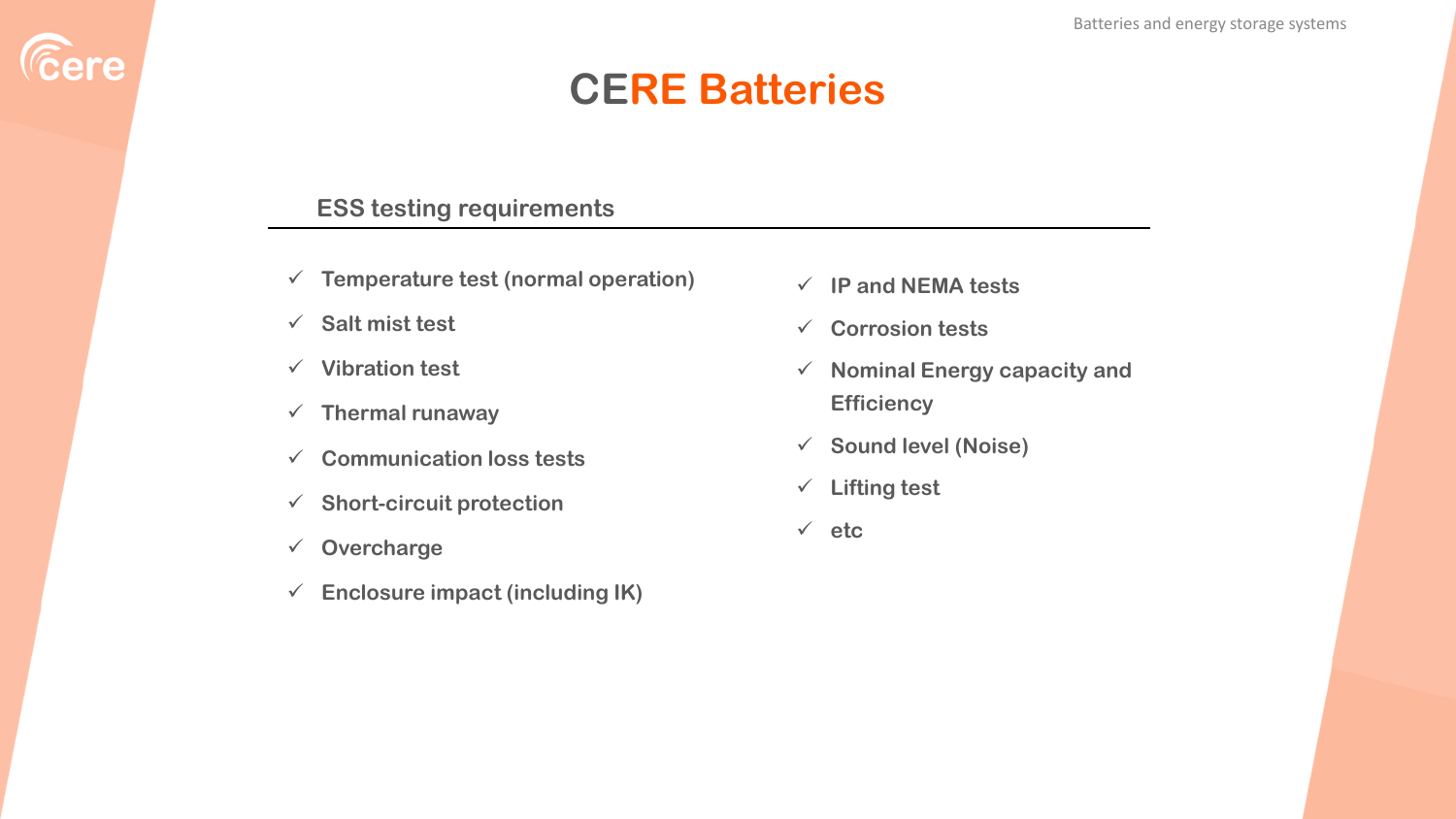## **Grid Connection Reference Standars for ESS according the different countries**

**CERE is accredited as Certification Body and Testing Laboratory for batteries and storage systems according the following standards:**

#### **Grid code**

#### **General guidelines:**

- **- EN 50549-1:2019: Requirements for generating plants to be connected in parallel with distribution networks - Part 1: Connection to a LV distribution network - Generating plants up to and including Type B**
- **- EN 50549-2:2019: Requirements for generating plants to be connected in parallel with distribution networks - Part 2: Connection to a MV distribution network - Generating plants up to and including Type B**
- **- IEC 61727:2004, Photovoltaic (PV) systems - Characteristics of the utility interface**
- **- IEC 62116:2014, Utility-interconnected photovoltaic inverters - Test procedure of islanding prevention measures.**
- **- UNE-EN 50438:2014, requisitos para la conexión de microgeneradores en paralelo con redes generales de distribución de baja tensión.**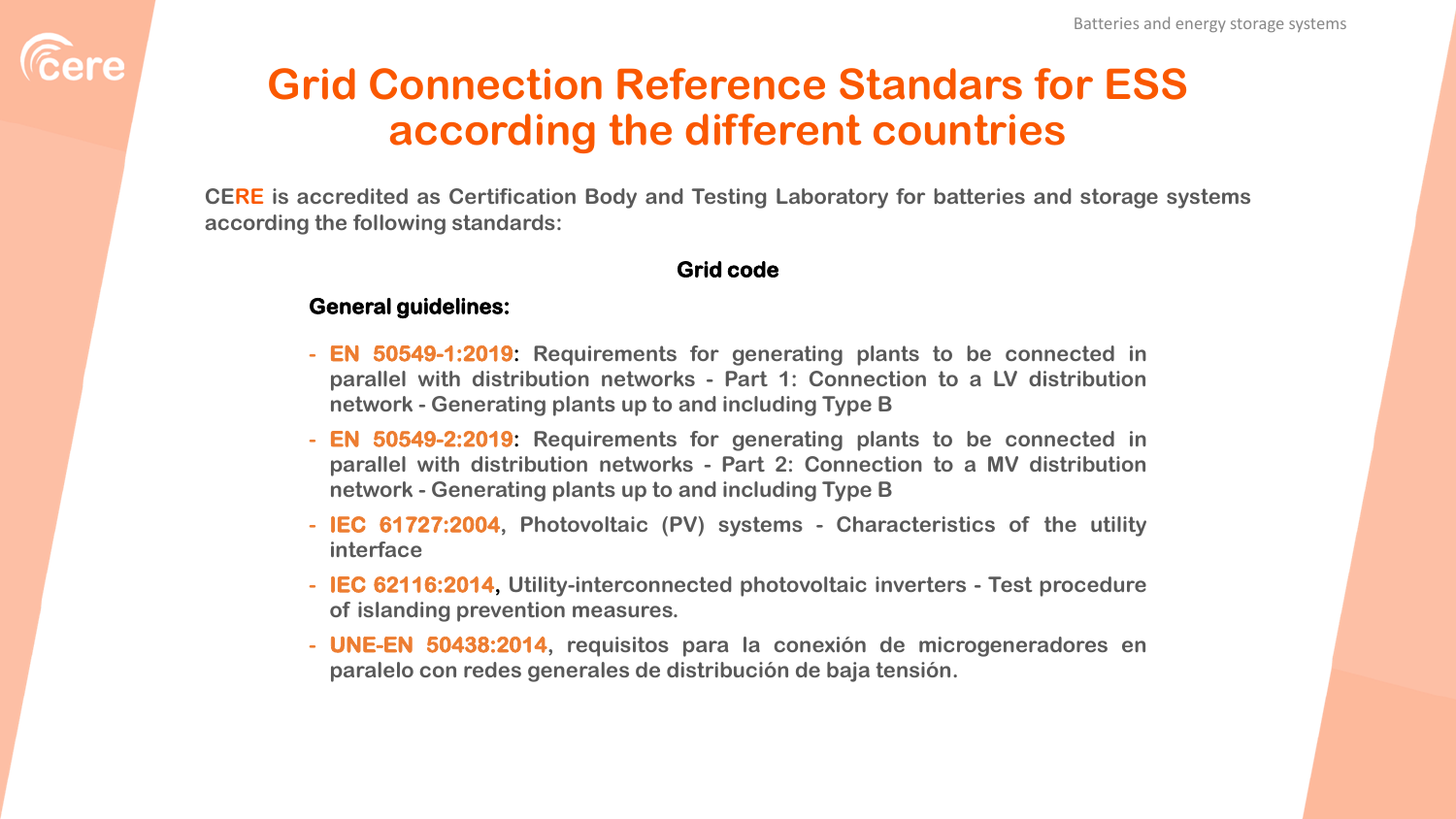## *<u>Cere</u>*

## **Grid Connection Reference Standars for ESS according the different countries**

**CERE is accredited as Certification Body and Testing Laboratory according the following standards:**

#### **Grid code**

#### **Germany:**

- **- BDEW Guideline 2008 (Adap 2009, 2010, 2011 and 2013)**
- **- VDE-AR-N-4105: 2018: Generators connected to the low-voltage distribution network – Technical requirements for the connection to and parallel operation with low-voltage distribution networks**
- VDE-AR-N 4110: 2018-11: Technical requirements for the connection and operation. Of customer installations to the **medium voltage network (TAR medium voltage)**
- **- VDE-AR-N4120:2018: Technical requirements for the connection and operation of customer installations to the high voltage network (TCR high voltage)**
- VDE-AR-N 4130: 2018: Technical requirements for the connection and operation. Of customer installations to the extra **high voltage network (TCR extra high voltage)**
- DIN V VDE V 0126-1-1: Automatic disconnection device between a generator and the public low-voltage grid.
- Technical Guidelines for Power Generating Units and Systems PART 3 (TG 3): Determination of the Electrical Characteristics of Power Generating Units and Systems in Medium-, High- and Extra-High Voltage Grids; Revision 25; **Dated 01/09/2018**
- Technical Guidelines for Power Generating Units and Systems PART 4 (TG 4): Demands on Modelling and Validating **Simulation Models of the Electrical Characteristics of Power Generating Units and Systems; Revision 09; Dated 01/02/2019**
- Technical Guidelines for Power Generating Units, Systems and Storage Systems as well as for their Components PART 8 (TG 8): Certification of the Electrical Characteristics of Power Generating Units, Systems and Storage Systems as **well as their Components on the Grid; Revision 09; Dated 01/02/2019**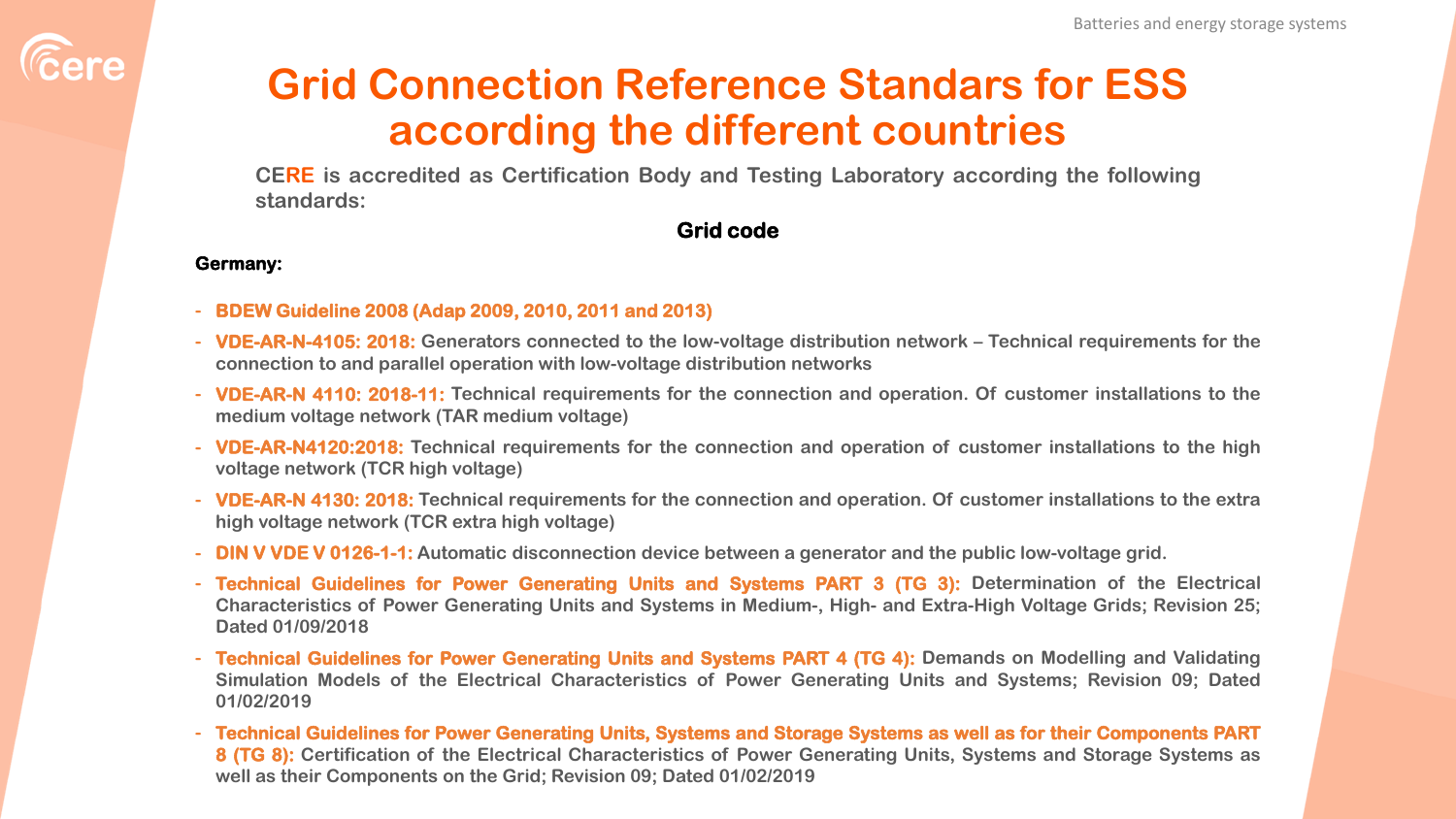

## **Grid Connection Reference Standars for ESS according the different countries**

**CERE is accredited as Certification Body and Testing Laboratory according the following standards:**

#### **Grid code**

#### **Philippines:**

**- Philippine grid code 2016**

**India:**

- **- CEA 2019: Central Electricity Authority (CEA) notification 2019**
- **- Indian Electricity Grid Code**

#### **Jordan:**

- **- IRR-DCC-MV:2015: IRR-DCC-MV:2015 Intermittent Renewable Resources (Wind and PV) distribution Connection Code (DCC) at Medium Voltage (MV)**
- **- IRR-TIC:2014: Intermittent Renewable Resources (IRR) Transmission Interconnection Code (TIC)**

#### **Portugal:**

**- AMBIENTE E AÇÃO CLIMÁTICA 73/2020: Requisitos não exaustivos para ligação dos módulos geradores à Rede Elétrica de Serviço Público.**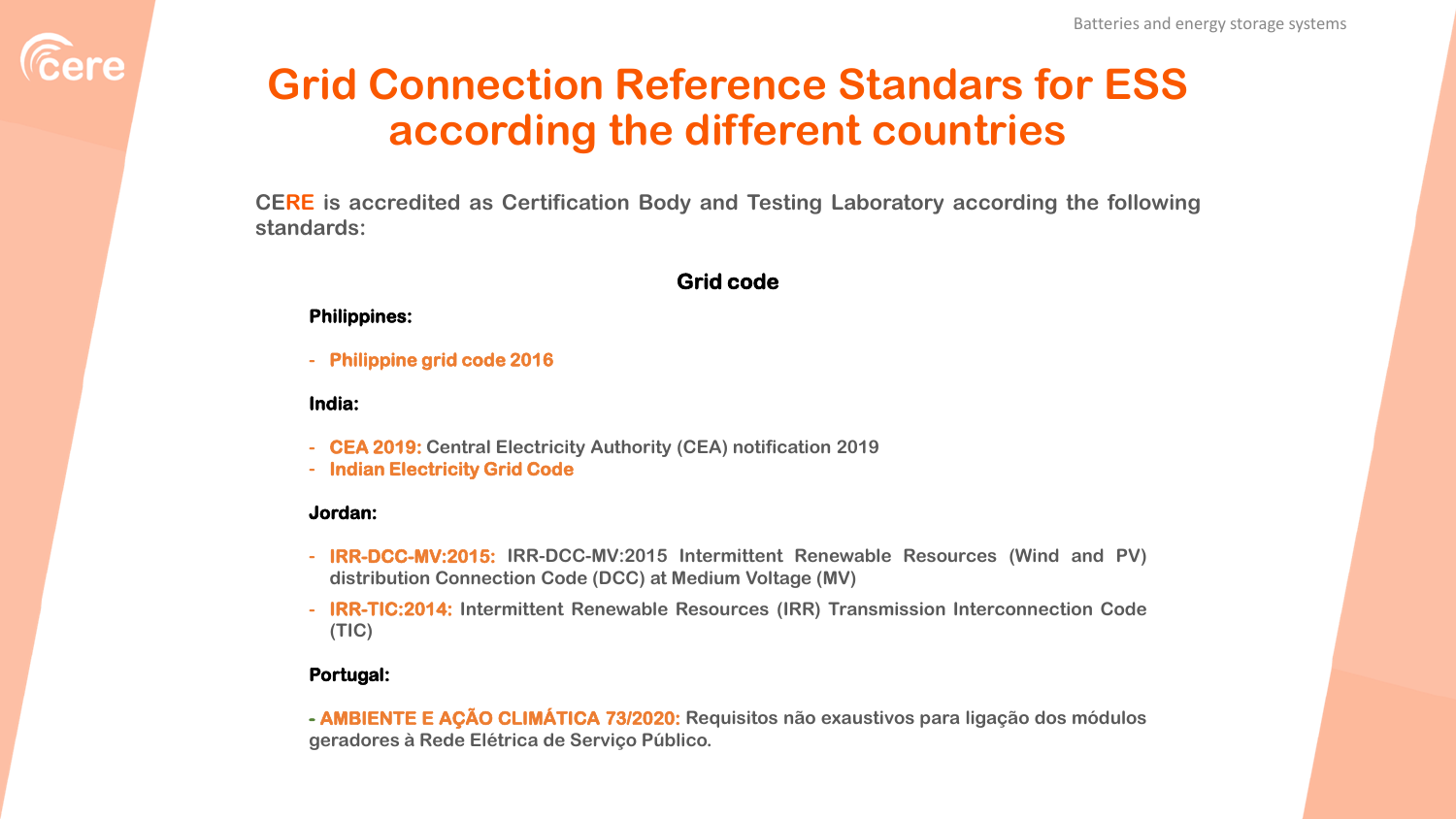## **Grid Connection Reference Standars for ESS according the different countries**

**CERE is accredited as Certification Body and Testing Laboratory according the following standards:**

#### **Grid code**

#### **Spain:**

- **- Real Decreto 244/2019: de 5 de abril, por el que se regulan las condiciones administrativas, técnicas y económicas del autoconsumo de energía eléctrica.**
- **- UNE 217001:2020: Ensayos para sistemas que eviten el vertido de energía a la red de distribución.**
- **- UNE 206007-1:2013: Requisitos de conexión a la red eléctrica. parte 1: inversores para conexión a la red de distribución.**
- **- UNE 206007-2 IN: Requisitos de conexión a la red eléctrica. Parte 2: Requisitos relativos a la seguridad del sistema para instalaciones constituidas por inversores.**
- **- UNE 217002:2020: Inversores para conexión a la red de distribución. ensayos de los requisitos de inyección de corriente continua a la red, generación de sobretensiones y sistema de detección de funcionamiento en isla.**
- **- UNE-EN 60601-1:2006/A1:2013: Equipos electromédicos. Parte 1: Requisitos generales para la seguridad básica y funcionamiento esencial.**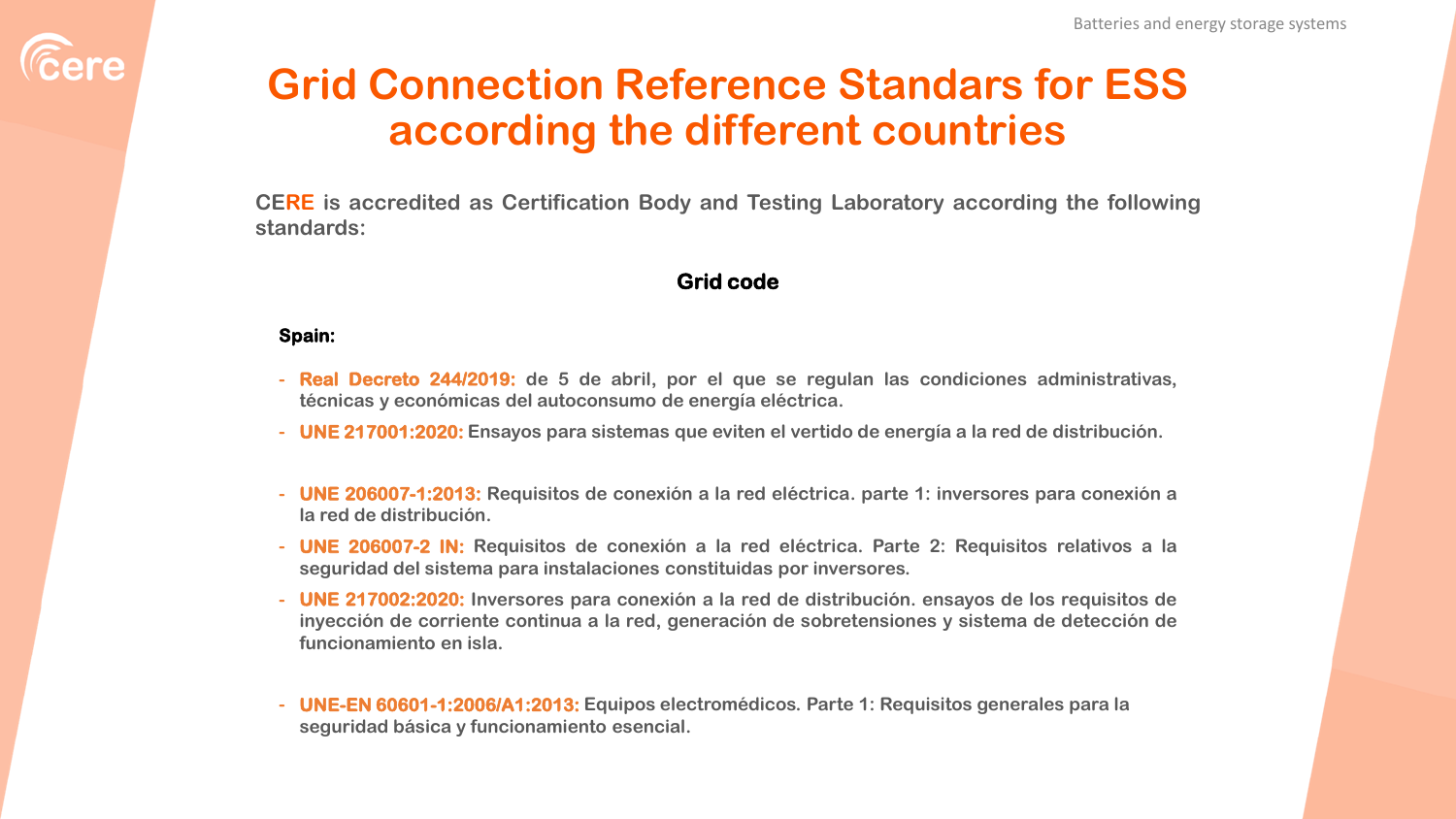## **Grid Connection Reference Standars for ESS according the different countries**

**CERE is accredited as Certification Body and Testing Laboratory according the following standards:**

#### **Grid code**

#### **France:**

- **- Guide pratique UTE C 15-712-1:2013: Installations photovoltaïques connectées au réseau public de distribution.**
- **- Arrêté du 9 juin 2020: relatif aux prescriptions techniques de conception et de fonctionnement pour le raccordement aux réseaux d'électricité.**

#### **Italy:**

- CEI 0-16. 04-2019: Regola tecnica di riferimento per la connessione di Utenti attivi e passivi alle retie AT ed **MT delle imprese distributrici di energía elettrica.**
- CEI 0-21 2019: Regola tecnica di riferimento per la connessione di Utenti attivi e passivi alle reti BT delle **imprese distributrici di energia elettrica.**

#### **Thailand:**

- **- PEA (Provincial Electricity Authority) Regulation on the Power Network System Interconnection Code: 2016**
- **- MEA (Metropolitan Electricity Authority) Grid-connected Inverter Regulation: 2013**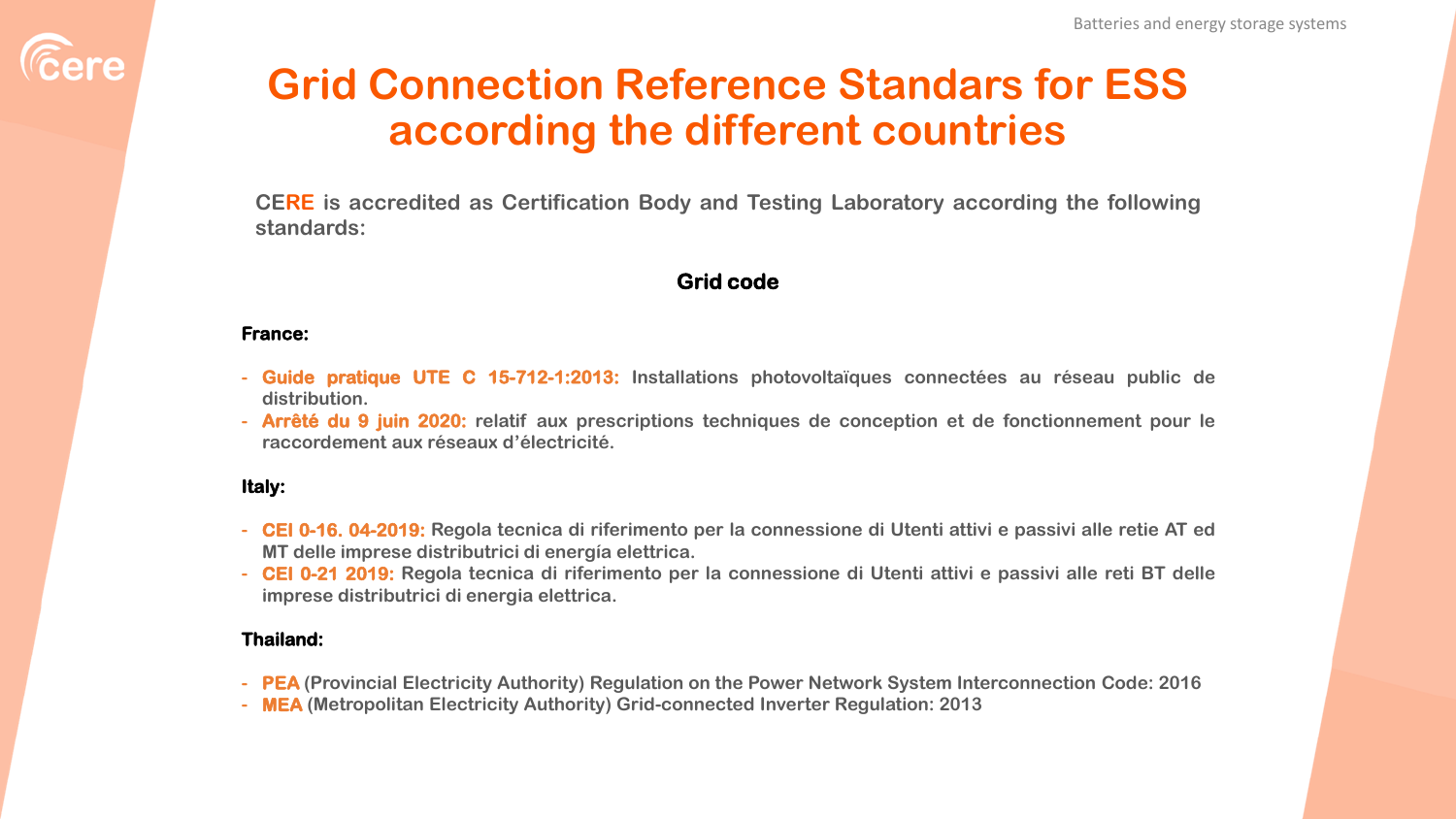## **Grid Connection Reference Standars for ESS according the different countries**

**CERE is accredited as Certification Body and Testing Laboratory according the following standards:**

#### **Grid code**

#### **United Kingdom:**

**Eere** 

- **- ENA-EREC G99: Engineering recommendation. 16.05.2018. Requirements for the connection of generation equipment in parallel with public distribution networks on or after 17 May 2019.**
- **- ENA-EREC G98: Requirements for the connection of Fully Type Tested Micro-generators (up to and including 16 A per phase) in parallel with public Low Voltage Distribution Networks on or after 27 April 2019**
- **- ENA-EREC G59: Recommendations for the Connection of Generating Plant to the Distribution Systems of Licensed Distribution Network Operators.**
- **- ENA-EREC G83: Recommendations for the Connection of type tested Small-scale Embedded Generator (Up to 16A per Phase) in Parallel with Low-Voltage Distribution System.**

#### **Kenya:**

- **- Kenya Electricity Grid Code**
- **- Official Gazette Communique - Number 28783: Communique on implementation of the regulation related with unlicensed electricity generation in electricity market.**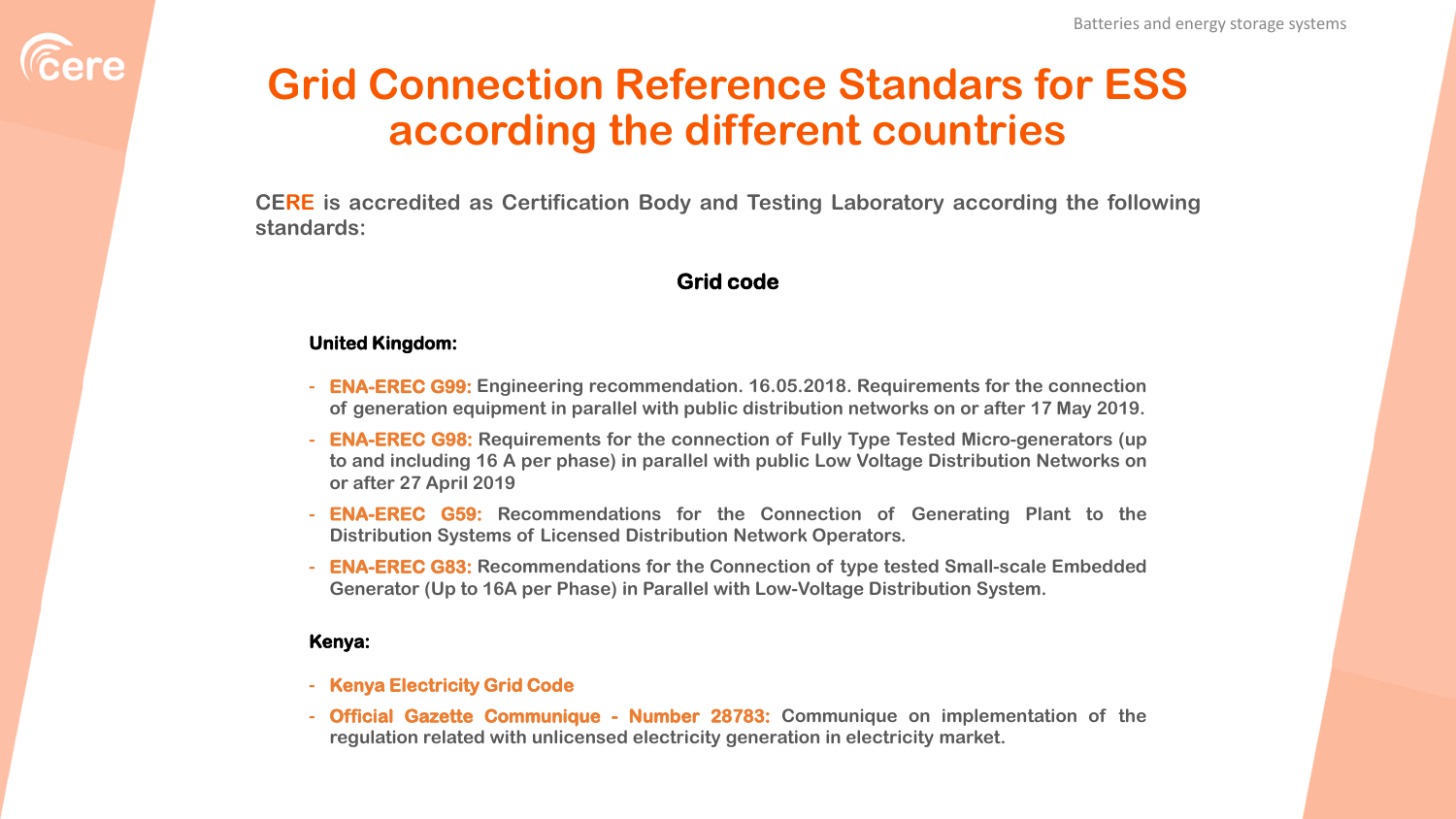## *<u>Cere</u>*

## **Grid Connection Reference Standars for ESS according the different countries**

**CERE is accredited as Certification Body and Testing Laboratory according the following standards:**

#### **Grid code**

#### **Malasya:**

**- MS 1837:2015: installation of grid-connected photovoltaic (PV) system.**

#### **Brazil:**

- **- NDU 013:2019: Critérios para a Conexão em Baixa Tensão de Acessantes de Geração Distribuída ao Sistema de Distribuição.**
- **- NDU 015:2012: critérios para a conexão de acessantes de geração distribuída ao sistema de distribuição da energisa- conexão em média tensão.**
- **- ABNT NBR 16149:2013: Sistemas fotovoltaicos (FV) – Características da interface de conexao com a rede elétrica de distribuigao.**
- **- ABNT NBR 16150:2013: Sistemas fotovoltaicos (FV) – Características da interface de conexao coma rede elétrica de distribuicao - Procedimento de ensaio de conformidade.**
- **- INMETRO ordinances 004/2011: Portaria nº004/2011**
- **- INMETRO ordinances 357/2014: Portaria nº 357/2014**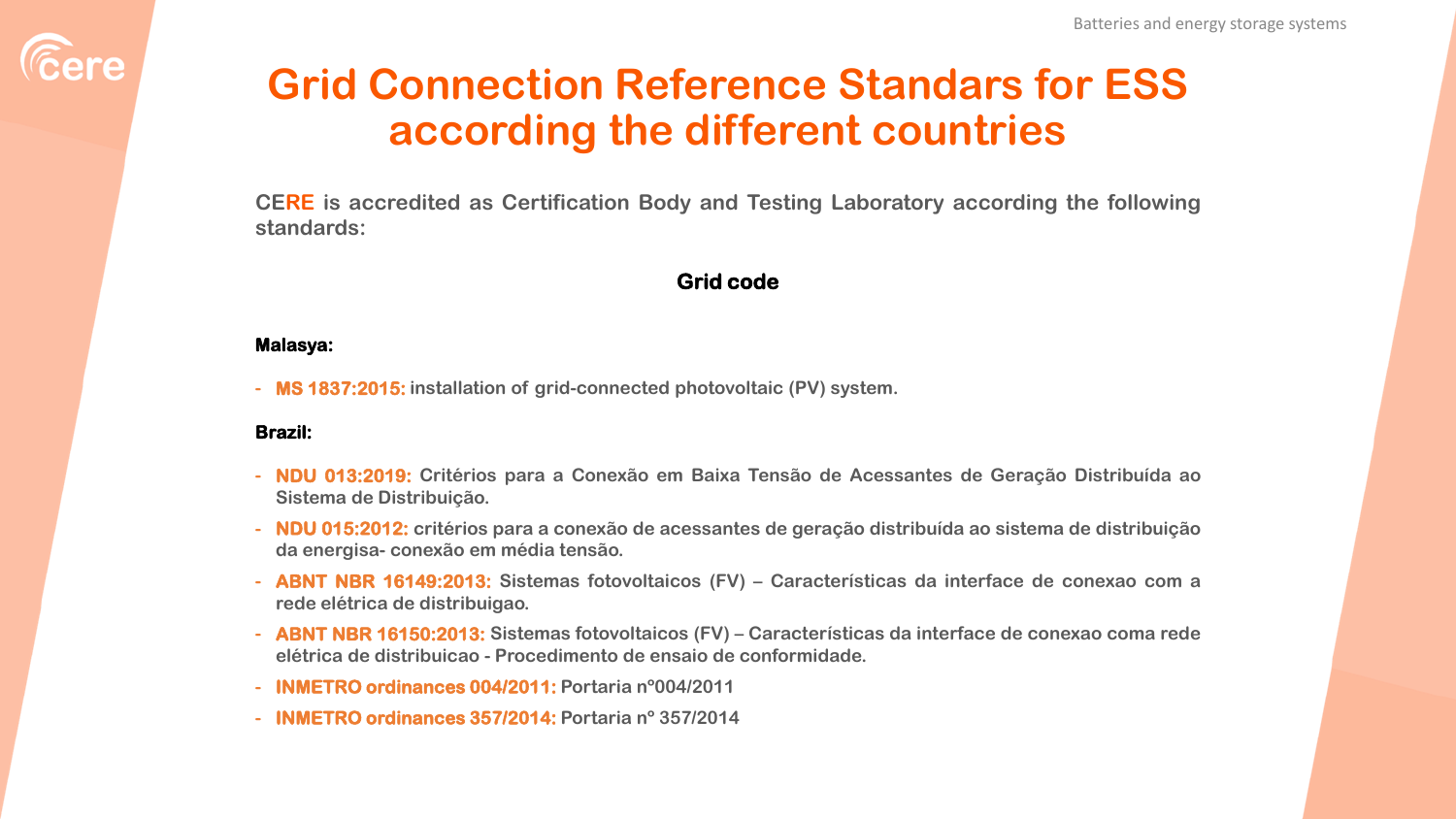## **Grid Connection Reference Standars for ESS according the different countries**

**CERE is accredited as Certification Body and Testing Laboratory according the following standards:**

#### **Grid code**

#### **Peru:**

**- COES SINAC:2013: Procedimiento técnico del comité de operación económica del SEIN. Aprobado mediante Resolución OSINERGMIN Nº035-2013-OS/CD.**

#### **Belguim:**

**- C10/11:2019: Specific technical prescriptions regarding power-generating plants operating in parallel to the distribution network.**

#### **Egypt:**

- **- Egyptian Transmission Grid Code:2017: Solar Energy Plants Grid Connection Code.**
- **- Egyptian Transmission Grid Code:2014: Wind Farm Grid Connection Code.**

#### **Panama:**

**- Código de Redes fotovoltaico, Resolución NA No.8774-elec:2015: normas técnicas, operativas y de calidad, para la conexión de los sistemas de centrales solares y centrales solares con tecnología fotovoltaica al sistema interconectado nacional (sin).**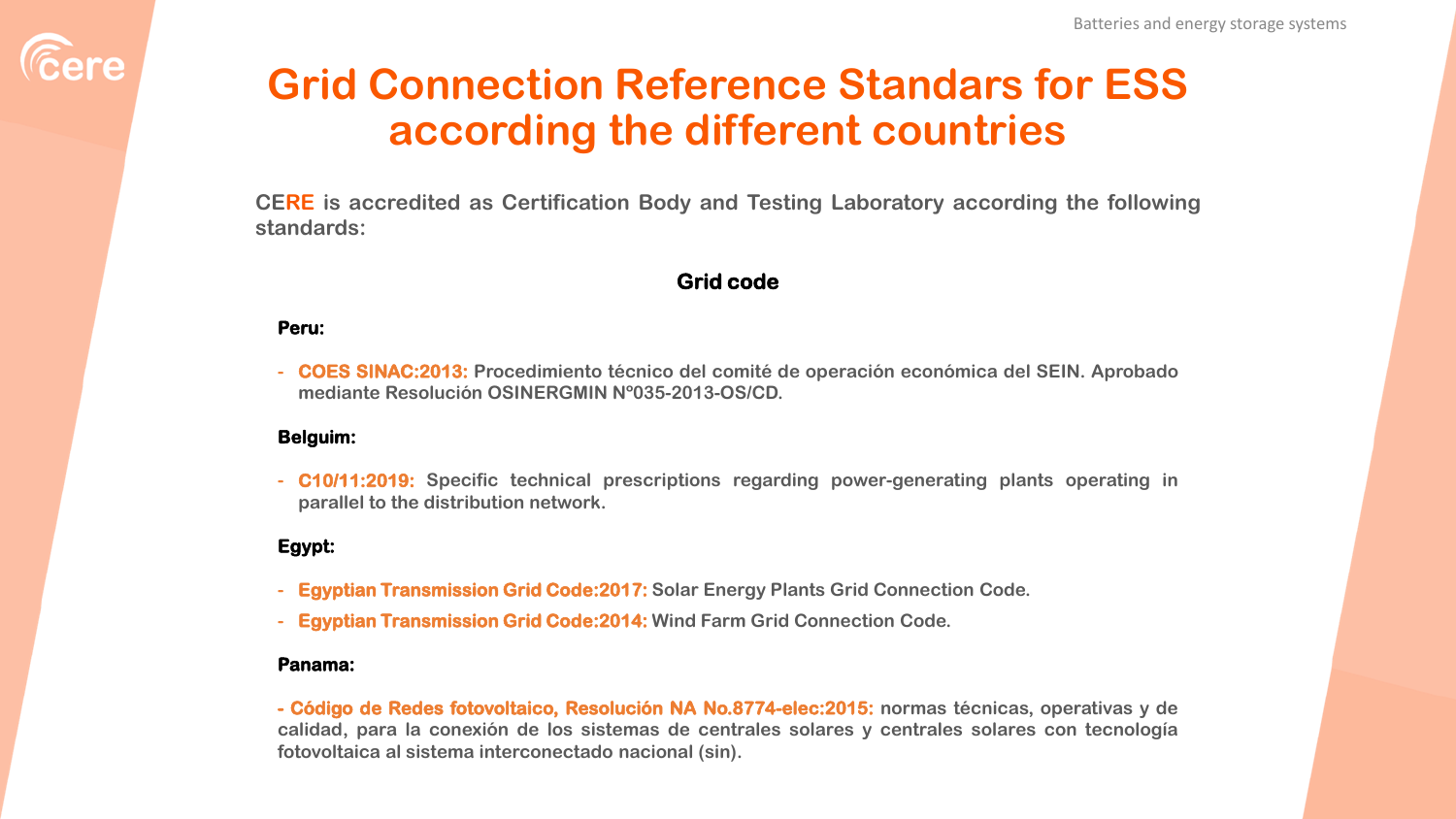## **Grid Connection Reference Standars for ESS according the different countries**

**CERE is accredited as Certification Body and Testing Laboratory according the following standards:**

#### **Grid code**

#### **Chile:**

- **- NTCO:2019: norma técnica de conexión y operación de PMGDen instalaciones de media tensión.**
- **- NTSyCS:2020: norma técnica de seguridad y calidad de servicio.**

#### **Nigeria:**

**- Nigerian Grid Code 2014: The Grid Code and guidelines shall be called the Grid Code for the Electricity Industry of Nigeria.**

#### **Mexico:**

**- CRE-3025: manual regulatorio de planeación del sistema eléctrico nacional.**

#### **Romania:**

**- ORDIR 30/2013: Technical conditions for connection to power grids of public interest for photovoltaic power plants.**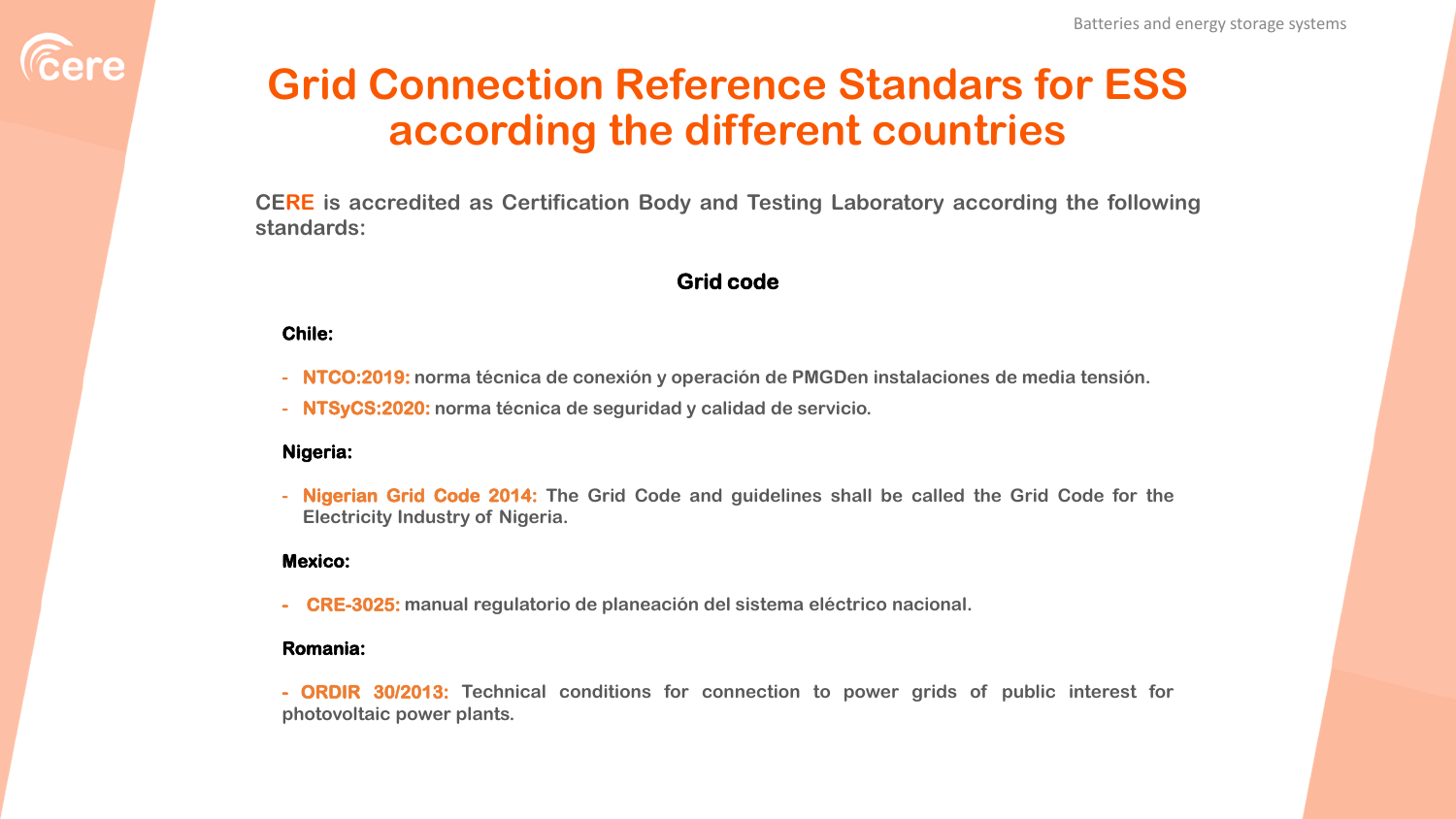## **Grid Connection Reference Standars for ESS according the different countries**

**CERE is accredited as Certification Body and Testing Laboratory according the following standards:**

#### **Grid code**

#### **South Africa:**

- **- RPPS:2019: Grid connection code for Renewable Power Plants (RPPS) connected to the electricity transmission system (TS) or the distribution system (DS) in South Africa.**
- **- NRS 097-2-1:2010 ed.2: Grid interconnection of embedded generation Part 2: Small-scale embedded generation.**

#### **Morocco:**

**- Moroccan Grid Code:2014: Conditions de raccordement des éoliennes et parcs solaires a base de PV au réseau national de transport.**

#### **Dubai:**

**- DEWA:2016: standards for distributed renewable resources generators connected to the distribution network.**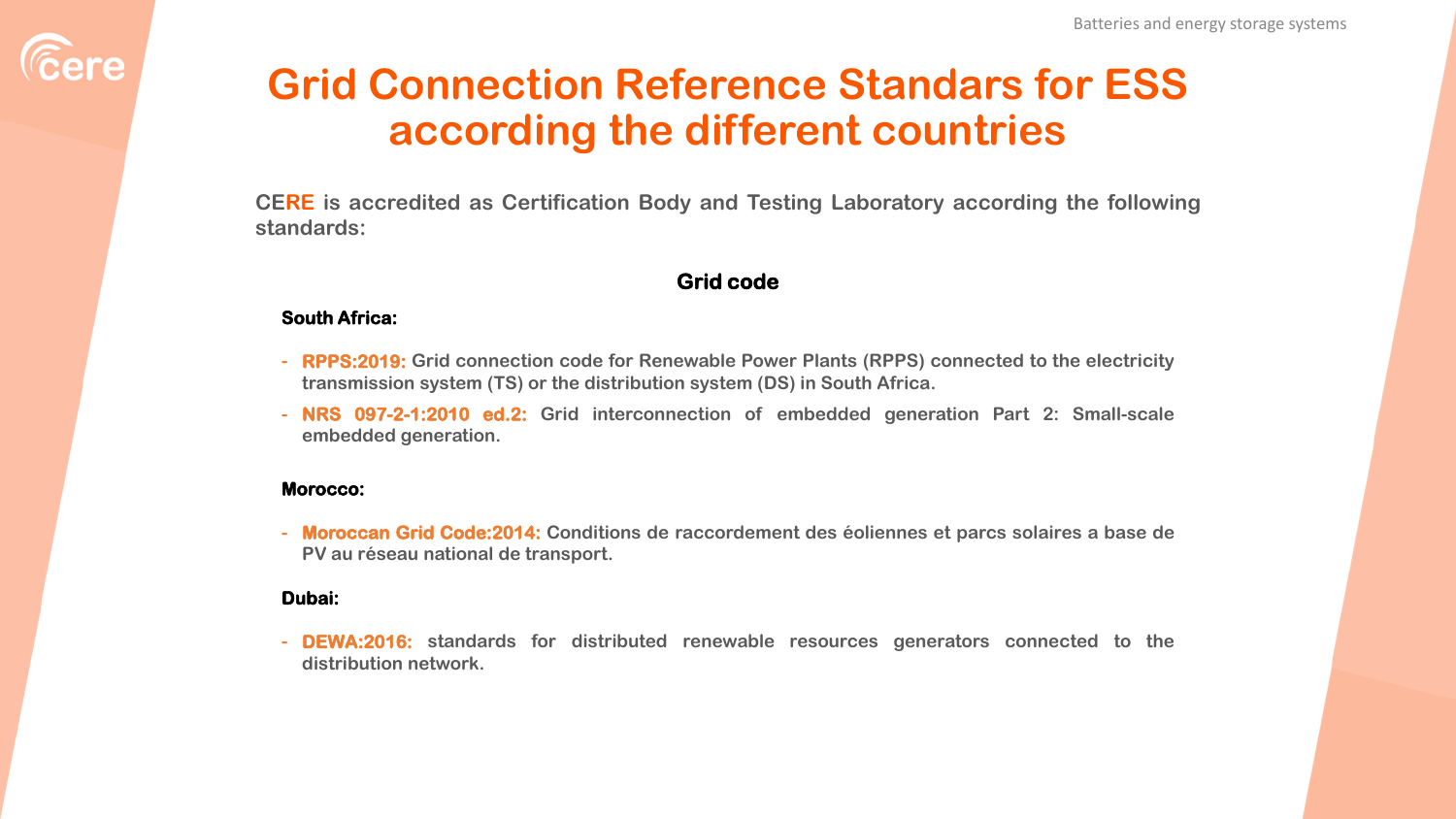### **Grid Connection Reference Standars for ESS according the different countries**

**CERE is accredited as Certification Body and Testing Laboratory according the following standards:**

#### **Grid code**

#### **Austria:**

- **– TOR Erzeuger: Anschluss und Parallelbetrieb von Stromerzeugungsanlagen des Typs A und von Kleinsterzeugungsanlagen. Version 1.1**
- **– TOR Erzeuger: Anschluss und Parallelbetrieb von Stromerzeugungsanlagen des Typs B. Version 1.1**

#### **Australia:**

- **- AS/NZS 4777.2:2015: Grid connection of energy systems via inverters Part 2: Inverter requirements**
- **- AS/NZS 4777.3:2005: Grid connection of energy systems via inverters – Grid protection requirements**
- **- AS/NZS 3100:2009 + amd2:2012: Approval and test specification – General requirements for electrical equipment**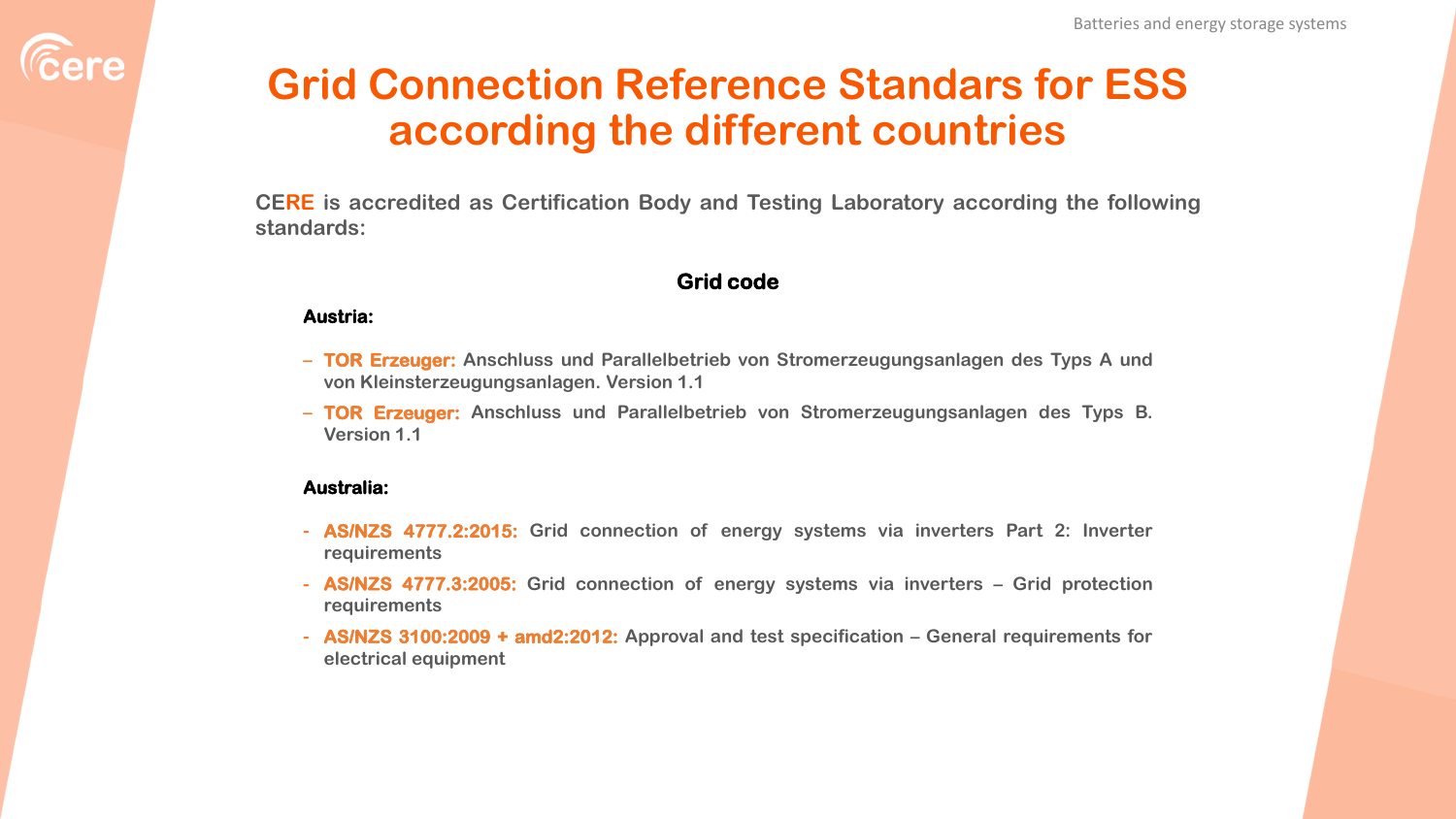## **Grid Connection Reference Standars for ESS according the different countries**

**CERE is accredited as Certification Body and Testing Laboratory according the following standards:**

#### **USA**

#### **Grid Code:**

- **- UL 9540: 2020: Standard for Safety Energy Storage Systems and Equipment.**
- **- IEEE Std 1547.1**‐**2020: IEEE Standard Conformance Test Procedures for Equipment Interconnecting Distributed Energy Resources with Electric Power Systems and Associated Interfaces**
- **- Electric Rule 21: generating facility interconnections.**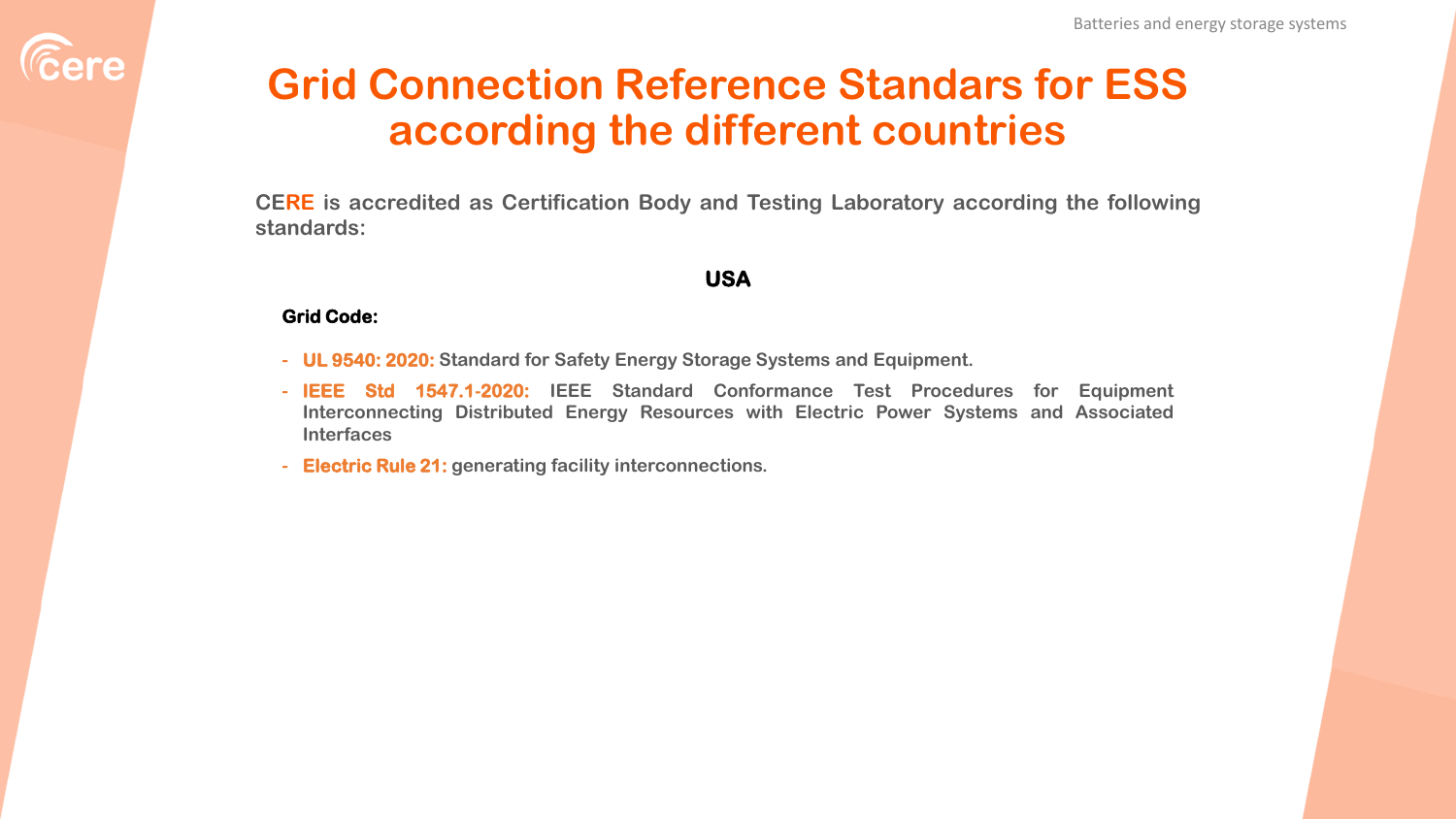

## **Full Power Plan including ESS compliance**

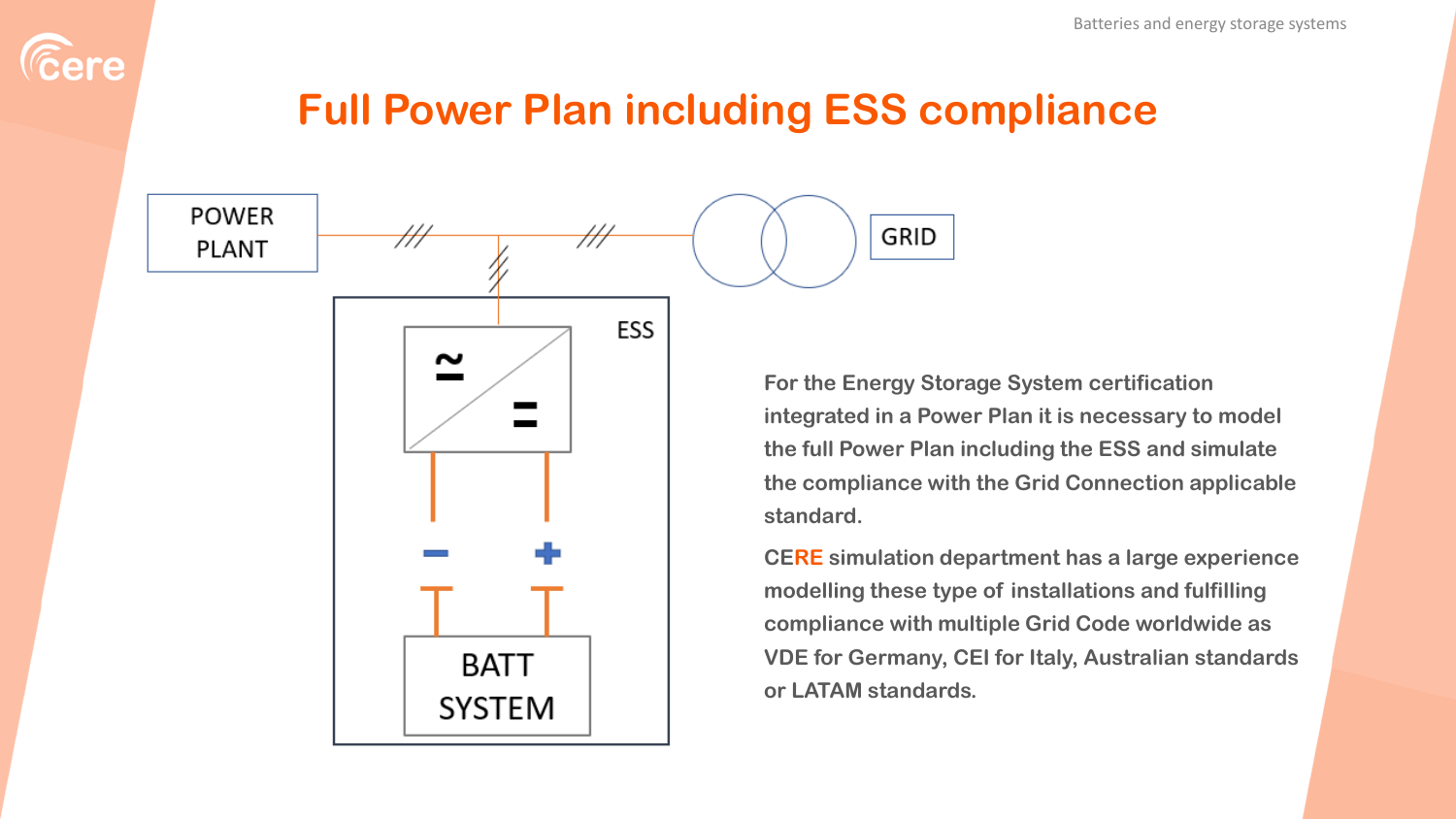Batteries and energy storage systems

### **Contact us**



**Eere** 

**European Headquarters (Spain) C/ Serrano, 8, 3 Izda, Madrid. 28001, Madrid, ES**

#### **European Laboratory**

**C/Monturiol, 15. Polígono Industrial de San Marcos, Getafe. 28906, Madrid, España.**

#### **Contact**

**[www.cerecertification.com](http://www.cerecertification.com/) [info@cerecertification.com](mailto:info@cerecertification.com) +34 910 612 614 [LinkedIn](https://www.linkedin.com/company/cerecertification)**

**Monday-Friday: 7am to 6pm (CET)**